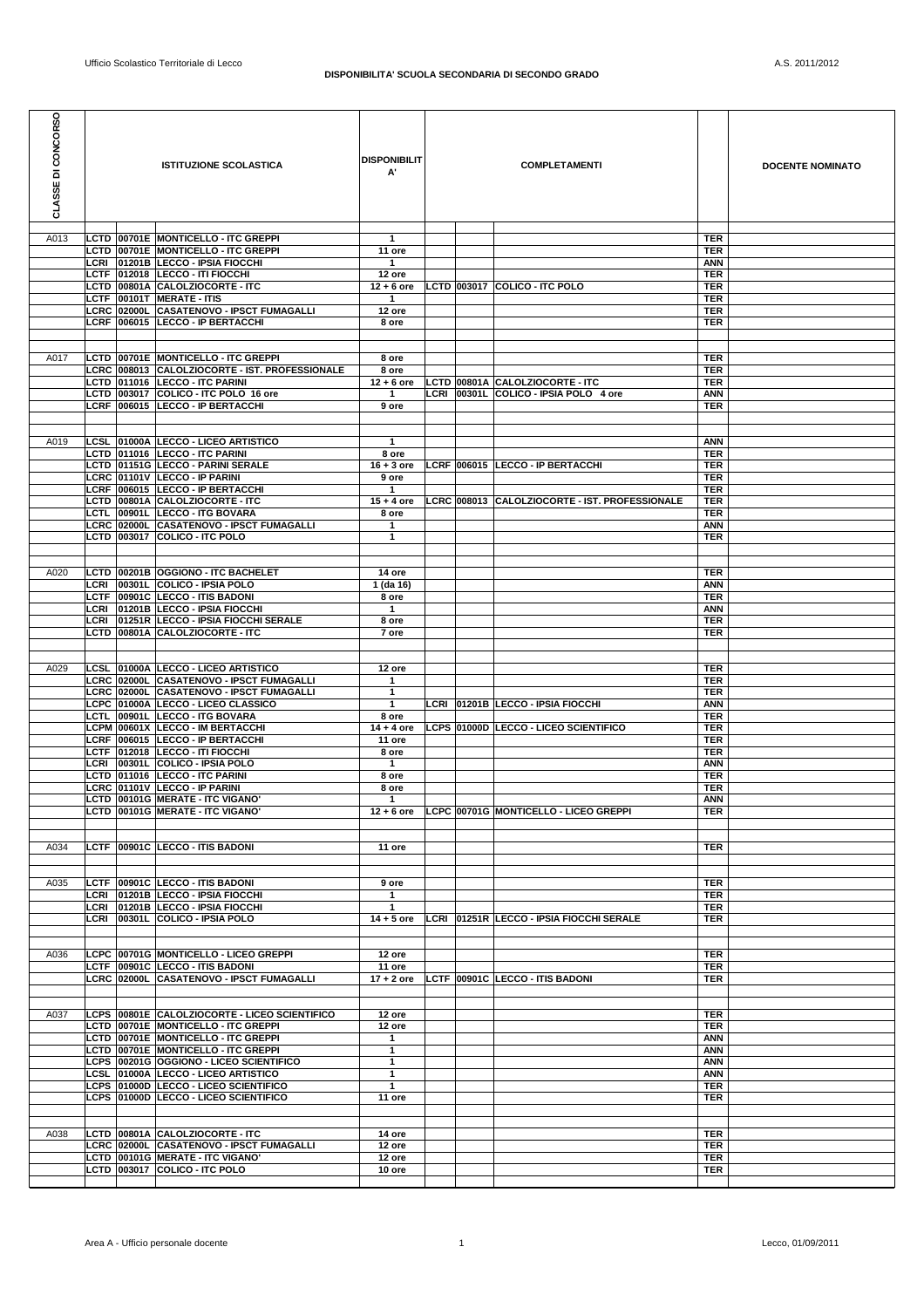| A039 |  | LCTD 00201B OGGIONO - ITC BACHELET                                                   | 8 ore                        |  |                                                | <b>TER</b>               |  |
|------|--|--------------------------------------------------------------------------------------|------------------------------|--|------------------------------------------------|--------------------------|--|
|      |  |                                                                                      |                              |  |                                                |                          |  |
| A040 |  | LCRF 006015 LECCO - IP BERTACCHI                                                     | 1                            |  |                                                | ANN                      |  |
|      |  | LCRF 006015 LECCO - IP BERTACCHI                                                     | 14 ore                       |  |                                                | <b>TER</b>               |  |
|      |  | LCRC 02000L CASATENOVO - IPSCT FUMAGALLI                                             | 1                            |  |                                                | <b>ANN</b>               |  |
|      |  |                                                                                      |                              |  |                                                |                          |  |
| A042 |  | LCRC 02000L CASATENOVO - IPSCT FUMAGALLI                                             | 15 ore                       |  |                                                | <b>TER</b>               |  |
|      |  | LCTF 00901C LECCO - ITIS BADONI                                                      | $\mathbf{1}$                 |  |                                                | ANN                      |  |
|      |  | LCTF 00901C LECCO - ITIS BADONI<br>LCTL 00901L LECCO - ITG BOVARA                    | 1<br>9 ore                   |  |                                                | <b>ANN</b><br><b>TER</b> |  |
|      |  | LCTD 00801A CALOLZIOCORTE - ITC                                                      | $12 + 6$ ore                 |  | LCRC 008013 CALOLZIOCORTE - IST. PROFESSIONALE | <b>TER</b>               |  |
|      |  | LCTD 00201B OGGIONO - ITC BACHELET                                                   | $14 + 5$ ore                 |  | LCTF 00901C LECCO - ITIS BADONI                | <b>TER</b>               |  |
|      |  | LCRC 01101V LECCO - IP PARINI                                                        | 10 ore                       |  |                                                | <b>TER</b>               |  |
|      |  | LCTD 00101G MERATE - ITC VIGANO'                                                     | 1                            |  |                                                | ANN                      |  |
|      |  |                                                                                      |                              |  |                                                |                          |  |
| A047 |  | LCRI 01251R LECCO - IPSIA FIOCCHI SERALE                                             | 11 ore                       |  |                                                | <b>TER</b>               |  |
|      |  | LCTD 00801A CALOLZIOCORTE - ITC<br>LCRC 008013 CALOLZIOCORTE - IST. PROFESSIONALE    | 8 ore<br>8 ore               |  |                                                | <b>TER</b><br><b>TER</b> |  |
|      |  | LCTD 003017 COLICO - ITC POLO                                                        | 16 ore                       |  |                                                | <b>TER</b>               |  |
|      |  | LCRI 00301L COLICO - IPSIA POLO                                                      | 17 ore                       |  |                                                | <b>TER</b>               |  |
|      |  |                                                                                      |                              |  |                                                |                          |  |
|      |  |                                                                                      |                              |  |                                                |                          |  |
| A048 |  | LCRC 01101V LECCO - IP PARINI<br>LCTD 00801A CALOLZIOCORTE - ITC                     | 14 ore                       |  |                                                | <b>TER</b><br><b>TER</b> |  |
|      |  | LCTD 00101G MERATE - ITC VIGANO'                                                     | 17 ore<br>16 ore             |  |                                                | <b>TER</b>               |  |
|      |  | LCTF 00101T MERATE - ITIS                                                            | 9 ore                        |  |                                                | <b>TER</b>               |  |
|      |  |                                                                                      |                              |  |                                                |                          |  |
|      |  |                                                                                      |                              |  |                                                | <b>TER</b>               |  |
| A049 |  | LCPS 020004 MERATE - LICEO AGNESI<br>LCPS 00801E CALOLZIOCORTE - LICEO SCIENTIFICO   | $13 + 6$ ore<br>$\mathbf{1}$ |  | LCPS 00801E CALOLZIOCORTE - LICEO SCIENTIFICO  | <b>TER</b>               |  |
|      |  | LCPS 00201G OGGIONO - LICEO SCIENTIFICO                                              | 11 ore                       |  |                                                | <b>TER</b>               |  |
|      |  | LCPS 01000D LECCO - LICEO SCIENTIFICO                                                | 1 (da 19)                    |  |                                                | <b>TER</b>               |  |
|      |  | LCPC 01000A LECCO - LICEO CLASSICO                                                   | 8 ore                        |  |                                                | <b>TER</b>               |  |
|      |  |                                                                                      |                              |  |                                                |                          |  |
| A050 |  | LCTF 00901C LECCO - ITIS BADONI                                                      | 8 ore                        |  |                                                | <b>TER</b>               |  |
|      |  | LCTD 00801A CALOLZIOCORTE - ITC                                                      | 16 ore                       |  |                                                | <b>TER</b>               |  |
|      |  | LCRC 008013 CALOLZIOCORTE - IST. PROFESSIONALE                                       | $12 + 6$ ore                 |  | LCRF 006015 LECCO - IP BERTACCHI               | <b>TER</b>               |  |
|      |  | LCRI 00301L COLICO - IPSIA POLO                                                      | 1                            |  |                                                | <b>ANN</b>               |  |
|      |  | LCTD 003017 COLICO - ITC POLO 15 ore                                                 | 1                            |  | LCRI 00301L COLICO - IPSIA POLO 4 ore          | ANN                      |  |
|      |  | LCRC 02000L CASATENOVO - IPSCT FUMAGALLI                                             | 1                            |  |                                                | <b>ANN</b>               |  |
|      |  | LCRC 02000L CASATENOVO - IPSCT FUMAGALLI<br>LCRC 02000L CASATENOVO - IPSCT FUMAGALLI | 1<br>$\mathbf{1}$            |  |                                                | <b>ANN</b><br><b>TER</b> |  |
|      |  | LCRC 02000L CASATENOVO - IPSCT FUMAGALLI                                             | 7 ore                        |  |                                                | <b>TER</b>               |  |
|      |  | LCTD 011016 LECCO - ITC PARINI                                                       | 1                            |  |                                                | <b>TER</b>               |  |
|      |  | LCTD 011016 LECCO - ITC PARINI                                                       | 1                            |  |                                                | <b>TER</b>               |  |
|      |  | LCTD 011016 LECCO - ITC PARINI                                                       | 1                            |  |                                                | <b>TER</b>               |  |
|      |  |                                                                                      |                              |  |                                                |                          |  |
| A051 |  | LCPS 00801E CALOLZIOCORTE - LICEO SCIENTIFICO                                        | $16 + 3$ ore                 |  | LCPS 01000D LECCO - LICEO SCIENTIFICO          | <b>TER</b>               |  |
|      |  | LCPC 00701G MONTICELLO - LICEO GREPPI                                                | 10 ore                       |  |                                                | <b>TER</b>               |  |
|      |  | LCPS 00201G OGGIONO - LICEO SCIENTIFICO                                              | 7 ore                        |  |                                                | <b>TER</b>               |  |
|      |  |                                                                                      |                              |  |                                                |                          |  |
|      |  | A057 LCRC 02000L CASATENOVO - IPSCT FUMAGALLI                                        | 10 ore                       |  |                                                | <b>TER</b>               |  |
|      |  |                                                                                      |                              |  |                                                |                          |  |
|      |  |                                                                                      |                              |  |                                                |                          |  |
| A060 |  | LCRC 008013 CALOLZIOCORTE - IST. PROFESSIONALE                                       | 8 ore                        |  |                                                | <b>TER</b>               |  |
|      |  | LCRC 01101V LECCO - IP PARINI                                                        | 12 ore                       |  | LCTD 011016 LECCO - ITC PARINI                 | <b>TER</b><br><b>TER</b> |  |
|      |  | LCTD 003017 COLICO - ITC POLO<br>LCRI 00301L COLICO - IPSIA POLO                     | $14 + 4$ ore<br>11 ore       |  |                                                | <b>TER</b>               |  |
|      |  | LCPS 01000D LECCO - LICEO SCIENTIFICO                                                | $\mathbf{1}$                 |  |                                                | <b>TER</b>               |  |
|      |  | LCTF 00101T MERATE - ITIS                                                            | 12 ore                       |  |                                                | <b>TER</b>               |  |
|      |  | LCTF 00901C LECCO - ITIS BADONI                                                      | 9 ore                        |  |                                                | <b>TER</b>               |  |
|      |  | LCPC 01000A LECCO - LICEO CLASSICO                                                   | $\mathbf{1}$                 |  |                                                | <b>TER</b>               |  |
|      |  |                                                                                      |                              |  |                                                |                          |  |
| A072 |  | LCTD 00201B OGGIONO - ITC BACHELET                                                   | 8 ore                        |  |                                                | <b>TER</b>               |  |
|      |  |                                                                                      |                              |  |                                                |                          |  |
|      |  |                                                                                      |                              |  |                                                |                          |  |
| A075 |  | LCTD 011016 LECCO - ITC PARINI                                                       | 1                            |  |                                                | <b>TER</b>               |  |
|      |  |                                                                                      |                              |  |                                                |                          |  |
| A246 |  | LCPM 00601X LECCO - IM BERTACCHI                                                     | $16 + 4$ ore                 |  | LCTD 01151G LECCO - PARINI SERALE              | <b>TER</b><br><b>TER</b> |  |
|      |  | LCRF 006015 LECCO - IP BERTACCHI<br>LCPS 01000D LECCO - LICEO SCIENTIFICO            | 10 ore<br>9 ore              |  |                                                | <b>TER</b>               |  |
|      |  | LCTD 011016 LECCO - ITC PARINI                                                       | 1                            |  |                                                | <b>TER</b>               |  |
|      |  | LCRC 02000L CASATENOVO - IPSCT FUMAGALLI                                             | 7 ore                        |  |                                                | <b>TER</b>               |  |
|      |  | LCPS 020004 MERATE - LICEO AGNESI                                                    | $12 + 6$ ore                 |  | LCTD 00801A CALOLZIOCORTE - ITC                | <b>TER</b>               |  |
|      |  | LCTD 003017 COLICO - ITC POLO                                                        | 9 ore                        |  |                                                | <b>TER</b>               |  |
|      |  |                                                                                      |                              |  |                                                |                          |  |
| A346 |  | LCTF 00901C LECCO - ITIS BADONI                                                      | $12 + 6$ ore                 |  | LCRC 01101V LECCO - IP PARINI                  | <b>TER</b>               |  |
|      |  | LCPS 020004 MERATE - LICEO AGNESI                                                    | 17 ore                       |  |                                                | <b>TER</b>               |  |
|      |  | LCTF 012018 LECCO - ITI FIOCCHI                                                      | $12 + 6$ ore                 |  | LCRI 01201B LECCO - IPSIA FIOCCHI              | <b>TER</b>               |  |
|      |  | LCRI 01251R LECCO - IPSIA FIOCCHI SERALE                                             | 8 ore                        |  |                                                | <b>TER</b>               |  |
|      |  | LCTD 011016 LECCO - ITC PARINI                                                       | 9 ore                        |  |                                                | <b>TER</b>               |  |